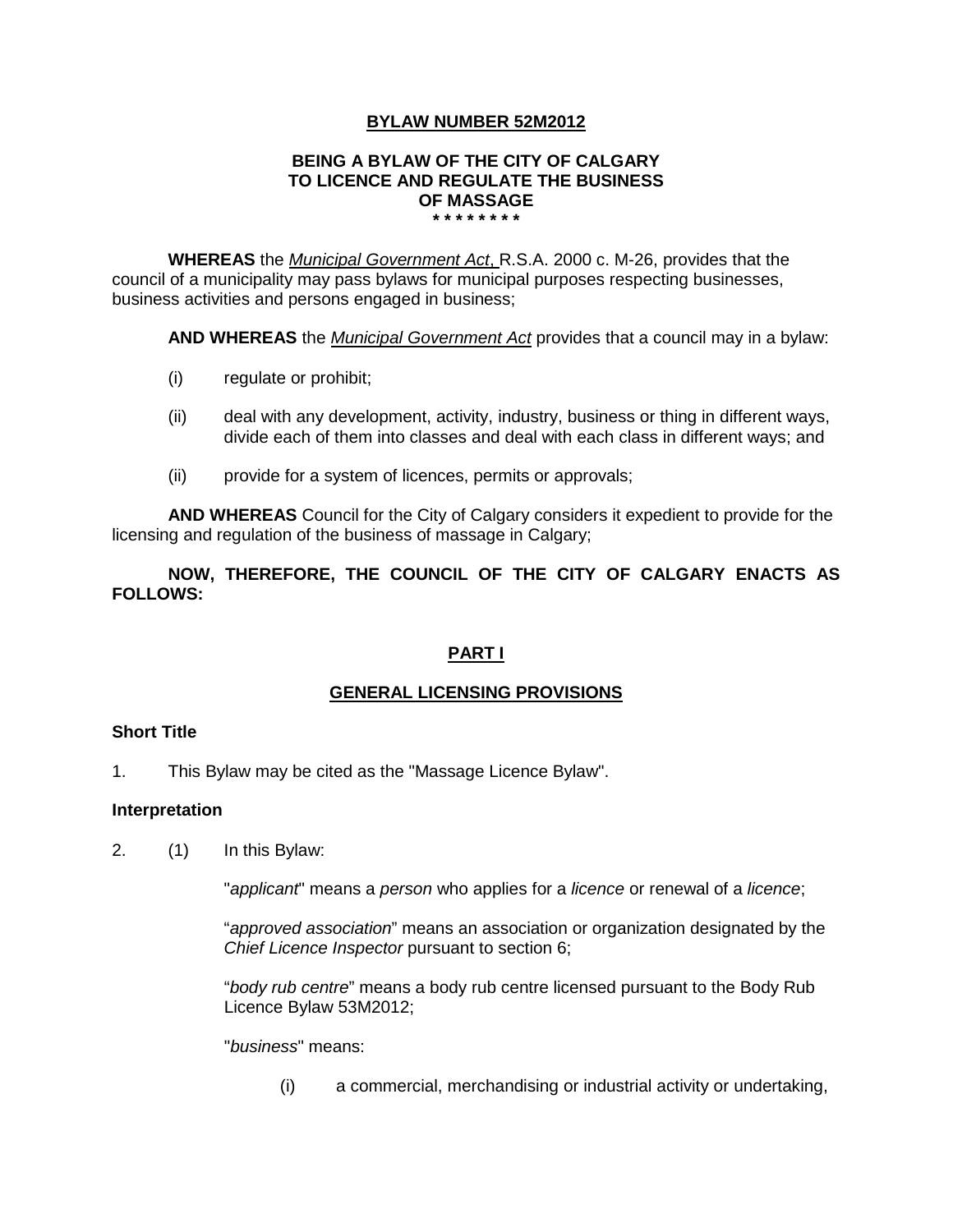- (ii) a profession, trade, occupation, calling or employment, or
- (iii) an activity providing goods or services,

whether or not for profit and however organized or formed, including a cooperative or association of *persons*;

"*carry on*", "*carrying on*", "*carried on*" and "*carries on*" mean to conduct, operate, perform, keep, hold, occupy, deal in or use, for gain, whether as principal or agent;

"*Chief Licence Inspector*" means the *City Manager* or that person's designate;

"*City*" means The City of Calgary, a municipal corporation in the Province of Alberta, and includes the area contained within the boundaries of The City of Calgary where the context requires;

"*City Manager*" means the person designated by Council as its chief administrative officer or that person's designate;

"*Development & Building Approvals*" means the *City* business unit charged with deciding permit applications for land use and development;

"*dwelling unit*" means one or more rooms used or designed to be used as a residence by one or more *persons* and containing a kitchen, living and sleeping areas, and access to sanitary facilities;

"*employee*" means an individual employed to do work or provide a service who is in receipt of or is entitled to remuneration for the work or service;

"*employment affiliation"* means the *business* relationship which exists between a *person* and a *massage centre* when that *person* is employed with, under contract to or an agent of the *massage centre* to provide the service of *massage*;

"*Land Use Bylaw*" means The City of Calgary Land Use Bylaw 1P2007;

"*licence*", "*licensed*" and "*licensing*" mean a licence or reference to a licence issued under this Bylaw;

"*Licence and Community Standards Appeal Board*" means the Licence and Community Standards Appeal Board as established by Bylaw 48M2007;

"*licence fee*" means those fees attached as Schedule A;

"*Licence Inspector*" means an inspector appointed to assist in carrying out the administration and enforcement of this Bylaw and includes the *Chief Licence Inspector*, Deputy Chief Licence Inspectors, police officers, and any person, inspector or *City* department whose consultation, approval or certificate is required under this Bylaw;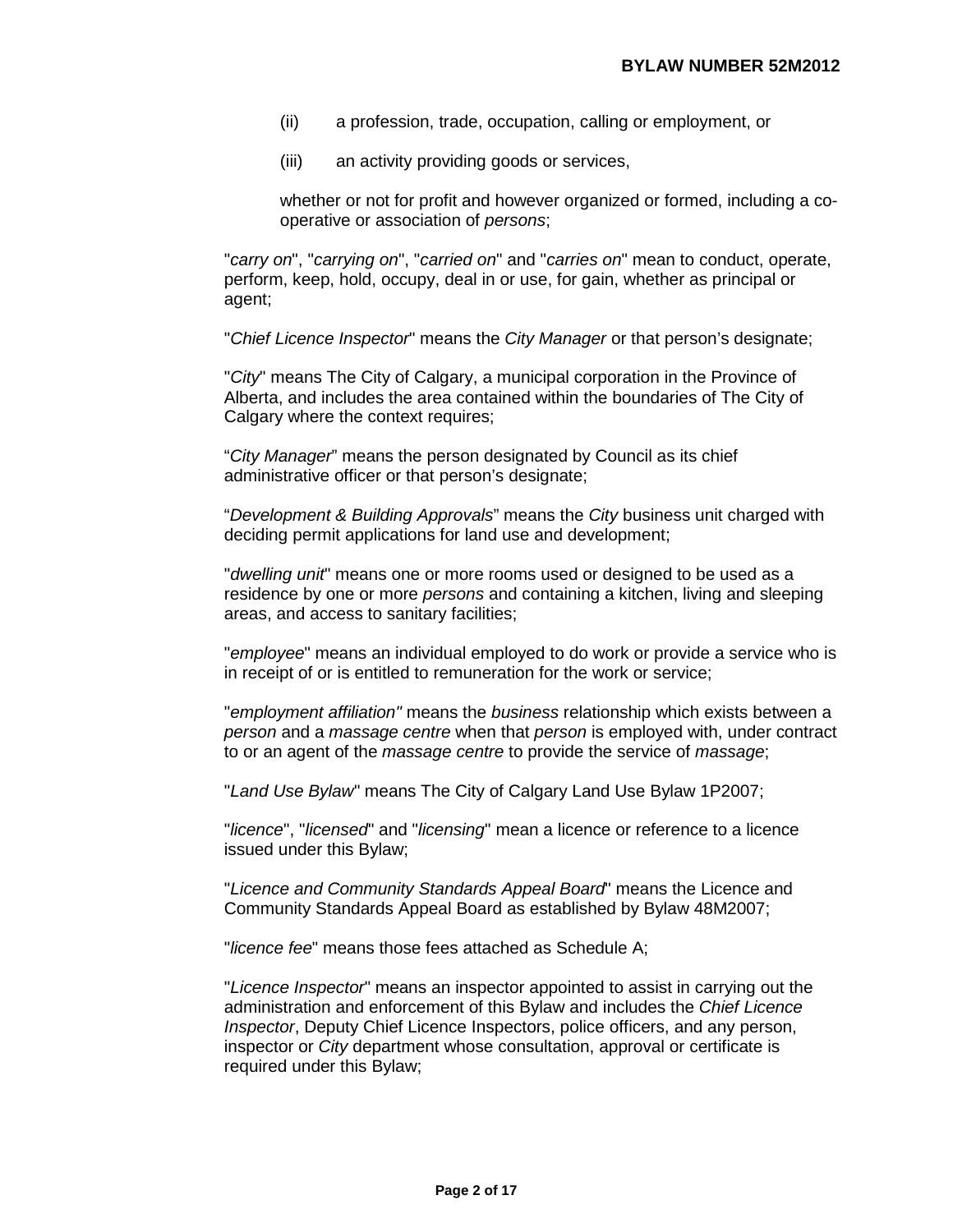"*licencee*" means a *person* holding a valid and subsisting *licence* under this Bylaw;

"*massage"* means the physical external manipulation of the soft tissues of the human body, in a scientific and systematic manner by a *natural person* for the purpose of therapy or relaxation;

"*massage centre"* means any *premises* or part of a *premises* where:

- (i) a *massage* is performed or offered to the public for a fee;
- (ii) records of a *massage business* are maintained; or
- (iii) where a member of the public may arrange for a *massage* for a fee;

"*massage office*" means a *business* where a *person* books *massage* appointments and maintains the records of the *massage business* at a *dwelling unit*, but the *massages* are performed at another location;

"*massage practitioner"* means a *natural person* who is a member of an *approved association* who administers or offers to administer a *massage* for a fee;

"*natural person*" means an individual human being;

"*non-resident"* means a *business* which is *carried* on, in whole or part, within the *City* but neither maintains a permanent premises in the *City* nor is listed on the tax assessment rolls;

"*person*" means a *natural person* or a body corporate and includes a partnership, a group of *persons* acting in concert or an association unless the context explicitly or by necessary implication otherwise requires;

"*premises*" means a store, office, *dwelling unit*, warehouse, factory, building, enclosure or other place occupied or capable of being occupied, by any *person*  for the purpose of *carrying* on any *business*.

- (2) Nothing in this Bylaw relieves a *person* from complying with any Federal or Provincial law or regulation, other bylaw or any requirement of any lawful permit, order or licence*.*
- (3) Any headings or subheadings in this Bylaw are included for guidance purposes and convenience only, and do not form part of this Bylaw.
- (4) Every provision of this Bylaw is independent of all other provisions and if any provision of this Bylaw is declared invalid for any reason by a Court of competent jurisdiction, all other provisions of this Bylaw will remain valid and enforceable.
- (5) All Schedules attached to this Bylaw form part of this Bylaw.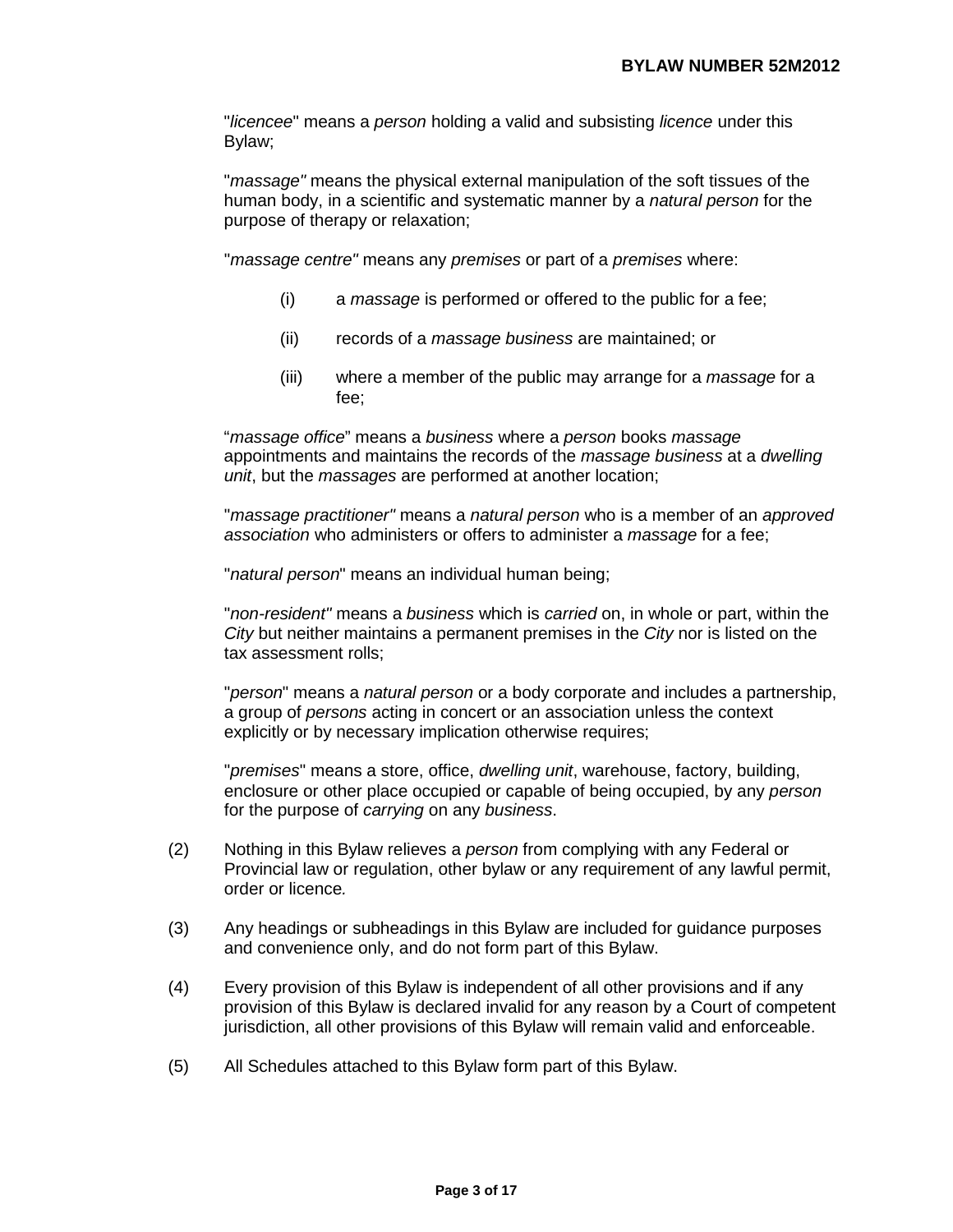- (6) Any reference in this Bylaw to a section, unless otherwise specified, is a reference to a section in this Bylaw.
- (7) Specific references to laws in this Bylaw are meant to refer to the current laws applicable within the Province of Alberta as at the time this Bylaw was enacted and as they are amended from time to time, including successor legislation.

### **Licence**

- 3. (1) A *person* must not *carry on* the *business* of a *massage practitioner*, *massage centre* or *massage office* unless that *person* has a valid and subsisting *licence*.
	- (2) A *person* must not contravene a condition of a *licence*.
	- (3) Notwithstanding subsection (1), a *licence* is not required for medical or therapeutic *massage* treatments given by a qualified person, *licensed* to do so under the laws of the Province of Alberta.
	- (4) A *licence* to *carry on* two or more *businesses* at one *premises* by one *person*  may be issued on one *licence* form, but each *business* shall be deemed to hold a separate *licence*.

### **Licence Requirements**

- 4. (1) Every application for a *licence* pursuant to this Bylaw must be made to the *Chief Licence Inspector*.
	- (2) A *licence* pursuant to this Bylaw may not be issued to a person under the age of eighteen years.
	- (3) An *applicant* or *licencee* must not provide to a *Licence Inspector* false or misleading information or information intended to mislead with regard to any matter or thing arising in connection with the *licensing* of the *business*.

### Massage Practitioner

- (4) Every application for a *licence* to *carry on* the *business* of a *massage practitioner* must include the following information:
	- (a) the full name, date of birth, residential address and telephone number of the *applicant*;
	- (b) two forms of identification, one of which must be government issued picture identification;
	- (c) an original certificate demonstrating that the *applicant* is a member of an *approved association*;
	- (d) such other information as the *Chief Licence Inspector* may reasonably require.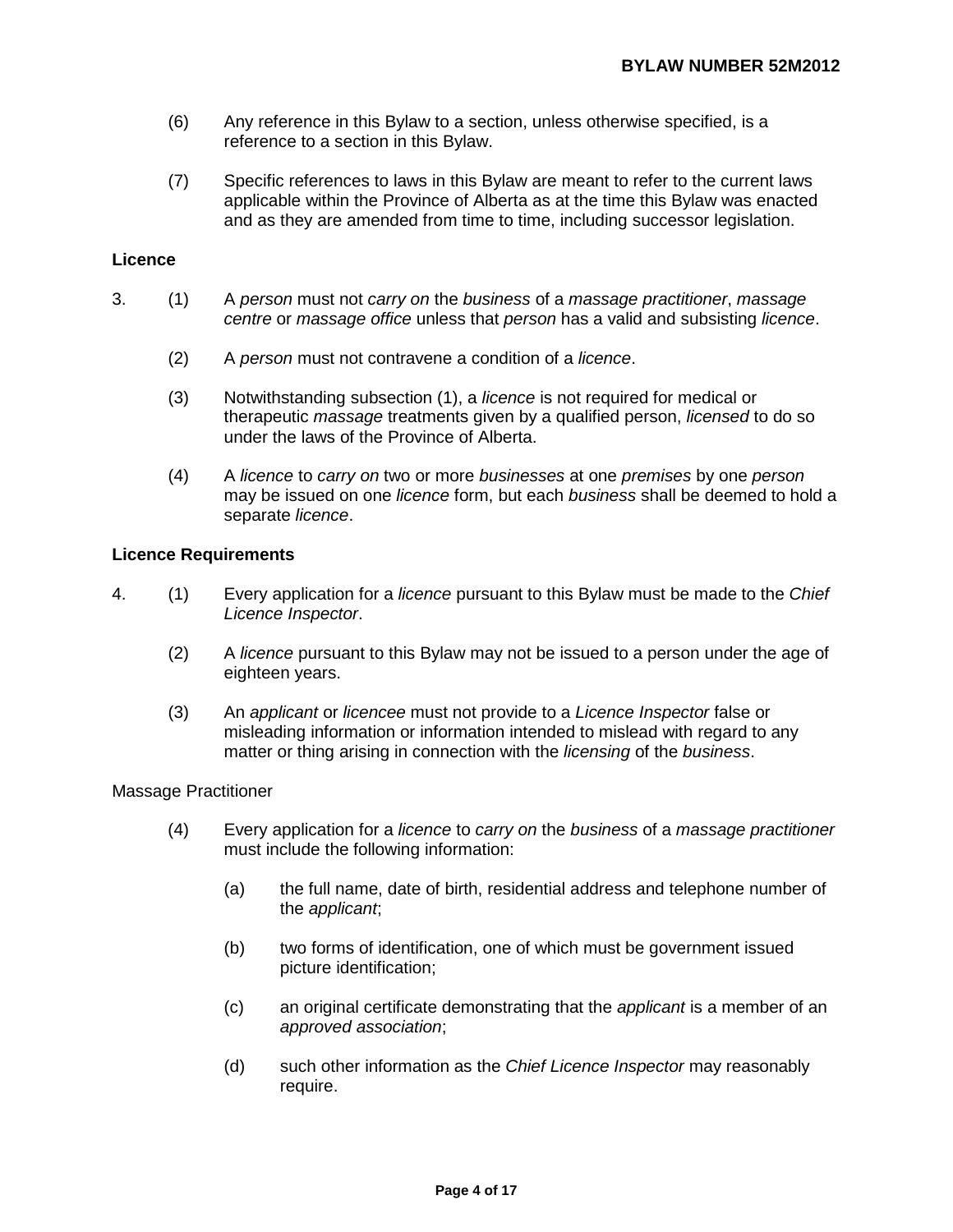(5) A person may not hold both a *massage practitioner licence* and a body rub practitioner licence issued pursuant to Bylaw 53M2012.

Massage Centres and Massage Offices

- (6) Every application for a licence to *carry* on the *business* of a *massage centre* or *massage office* must include the following information:
	- (a) the full name, date of birth, residential address and telephone number of the *applicant*;
	- (b) the address for the proposed place of *business*;
	- (c) the full name, date of birth and residential address of the principal managing *employee*;
	- (d) the full name or names of any other *person* or *persons*, their dates of birth and their residential addresses, having any financial interest in the *business* for which the application is made;
	- (e) when the *applicant* is a body corporate, the names and addresses of the officers of the corporation, its registered address and proof of incorporation;
	- (f) the trade name by which the *business* is going to operate; and
	- (g) such other information as the *Chief Licence Inspector* may reasonably require.
- (7) Where a *business* of a *massage centre* is *carried on* in more than one *premises*, a *licence* is required for each *premises*.
- (8) In order to be eligible for a *massage office licence*, an *applicant* must hold a *massage practitioner licence*.
- (9) Notwithstanding subsection (8), a corporation is eligible for a *massage office licence* if the corporation is controlled by a *person* who holds a *massage practitioner licence*.

### **Licence Fees**

- 5. (1) An application for a *licence* will not be considered by the *Chief Licence Inspector* unless and until the *applicant* pays the *licence fee* set out in Schedule "A" and any other fees, including fees for inspections, required by this or any other bylaw;
	- (2) Fees paid by an *applicant* pursuant to this section are not refundable.
	- (3) Where a *licence* has been issued in error without payment of the fees required pursuant to this section by an *applicant*, the *licence* may be revoked by the *Chief Licence Inspector.*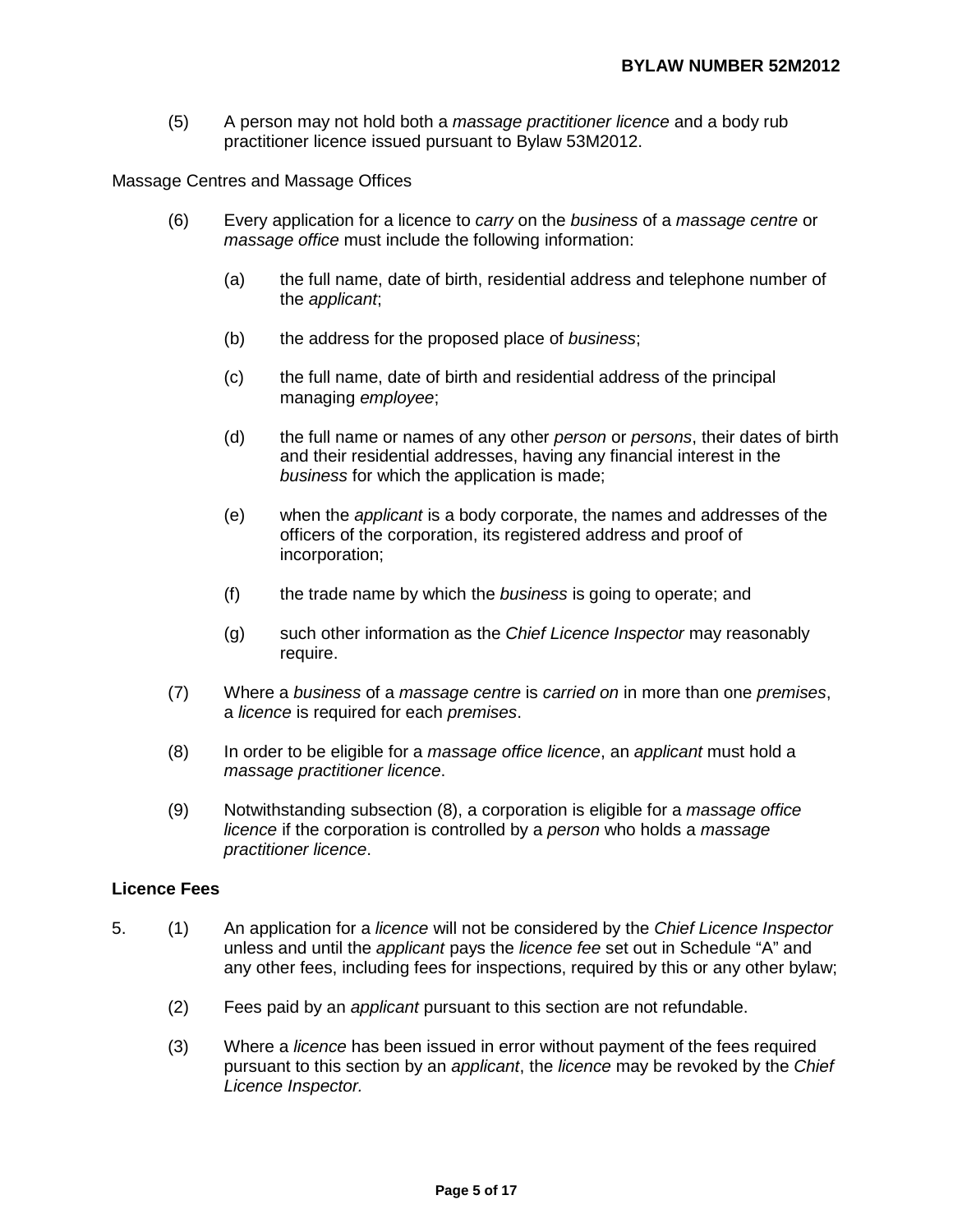- (4) Where the holder of an existing *licence* applies for an additional *licence*, the fee payable for the additional *licence* will be adjusted so that the renewal date for the additional *licence* falls on the same renewal date as the *applicant's* existing *licence*.
- (5) Where the holder of an existing *licence* applies to amend that *licence* in any way the fee payable for the amended *licence* will be calculated as the *amendment fee*  shown in Schedule "A".

## **Approved Associations**

- 6. (1) The *Chief Licence Inspector* may designate any association or organization which regulates, certifies or teaches the practice of *massage* as an *approved association* for the purposes of this Bylaw.
	- (2) The *Chief Licence Inspector* must keep a list of all *approved associations* and the list must be made available for inspection by the public at the office of the *Chief Licence Inspector* during normal business hours.
	- (3) An *approved association* must
		- (i) annually disclose to the *Chief Licence Inspector* a list of its members; and
		- (ii) immediately notify the *Chief Licence Inspector* if any individual ceases to be a member of the *approved association*.

### **Non-Resident Businesses**

7. Every *person* who is required to obtain a *licence* under this Bylaw as a *massage centre*  or a *massage office* must maintain a *business premises* within the *City. Non-resident massage centres* or *massage offices* are not permitted.

### **Consultations and Approvals**

- 8. (1) The *Chief Licence Inspector* may consult, prior to issuing or renewing a *licence*, with the Calgary Police Service, Alberta Health Services and the Fire Department, as listed in Schedule "A", to determine whether they are in possession of information which, in the opinion of the *Chief Licence Inspector*, renders it inappropriate for an *applicant* to be issued a *licence*.
	- (2) Where an *applicant* intends to *carry on business* at a specific *premises* or location within the *City*, the *applicant* must, prior to the *Chief Licence Inspector*  issuing a *licence*, ensure that all necessary approvals required under the *Land Use Bylaw* have been obtained and must provide satisfactory proof to the *Chief Licence Inspector*.
	- (3) The *Chief Licence Inspector* may determine that it is inappropriate to issue a *licence* to an *applicant* where the safety, health and welfare of the public may be at risk due to the issuance of a *licence*.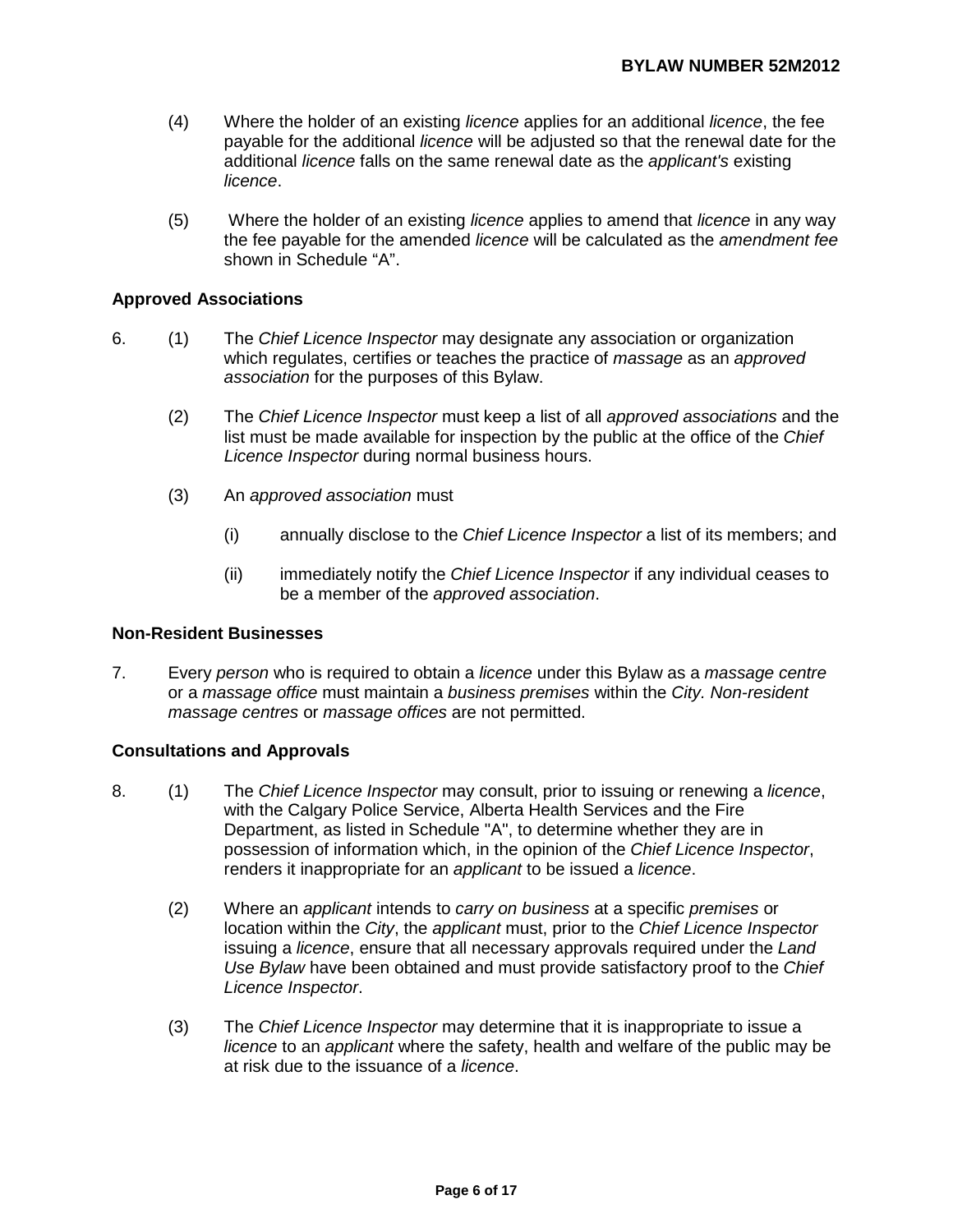- (4) Where a *licence* has been issued in error without all the necessary approvals required pursuant to this Bylaw, the *licence* may be revoked by the *Chief Licence Inspector*.
- (5) For the purpose of a *licence* renewal, where *Development & Building Approvals*  has previously confirmed that all necessary approvals required under the *Land Use Bylaw* have been obtained and:
	- (a) there has not been a change in the *business* ownership since *Development & Building Approvals* gave the approval,
	- (b) the *licence* has not been previously suspended or revoked, and
	- (c) the *business* has been *carried on* continuously at the same *premises* and in the same manner,

the *Chief Licence Inspector* may renew the *licence* without requiring any further confirmation from *Development & Building Approvals***.** 

### **Inspections**

- 9. (1) Where a *massage business* requires a consultation or approval for *licensing* or is *licensed*, then the *business premises* may be inspected by a *Licence Inspector*.
	- (2) A *person* who a *Licence Inspector* reasonably believes is *carrying on* a *business*  requiring a *licence* under this Bylaw, or is an *applicant*, must:
		- (a) permit and assist in all inspections requested by a *Licence Inspector*;
		- (b) immediately furnish to a *Licence Inspector* all identification or information required and copies of anything related to the inspection or *licensing*  requirement or this Bylaw; and
		- (c) not provide to a *Licence Inspector* false or misleading information or information intended to mislead with regard to any matter or thing arising in connection with the *licensing* of the *business*.
	- (3) A *person* must not attempt to prevent, obstruct or hinder a *Licence Inspector*  from making an inspection authorized by this Bylaw.
	- (4) During an inspection authorized under this section, a *Licence Inspector* may examine any *business* record or document for the purpose of enforcing this Bylaw and remove any relevant record or document from the *business premises*  for the purpose of copying it.
	- (5) A *person* must not allow any false or misleading information to appear on any record required to be kept or prepared pursuant to this Bylaw.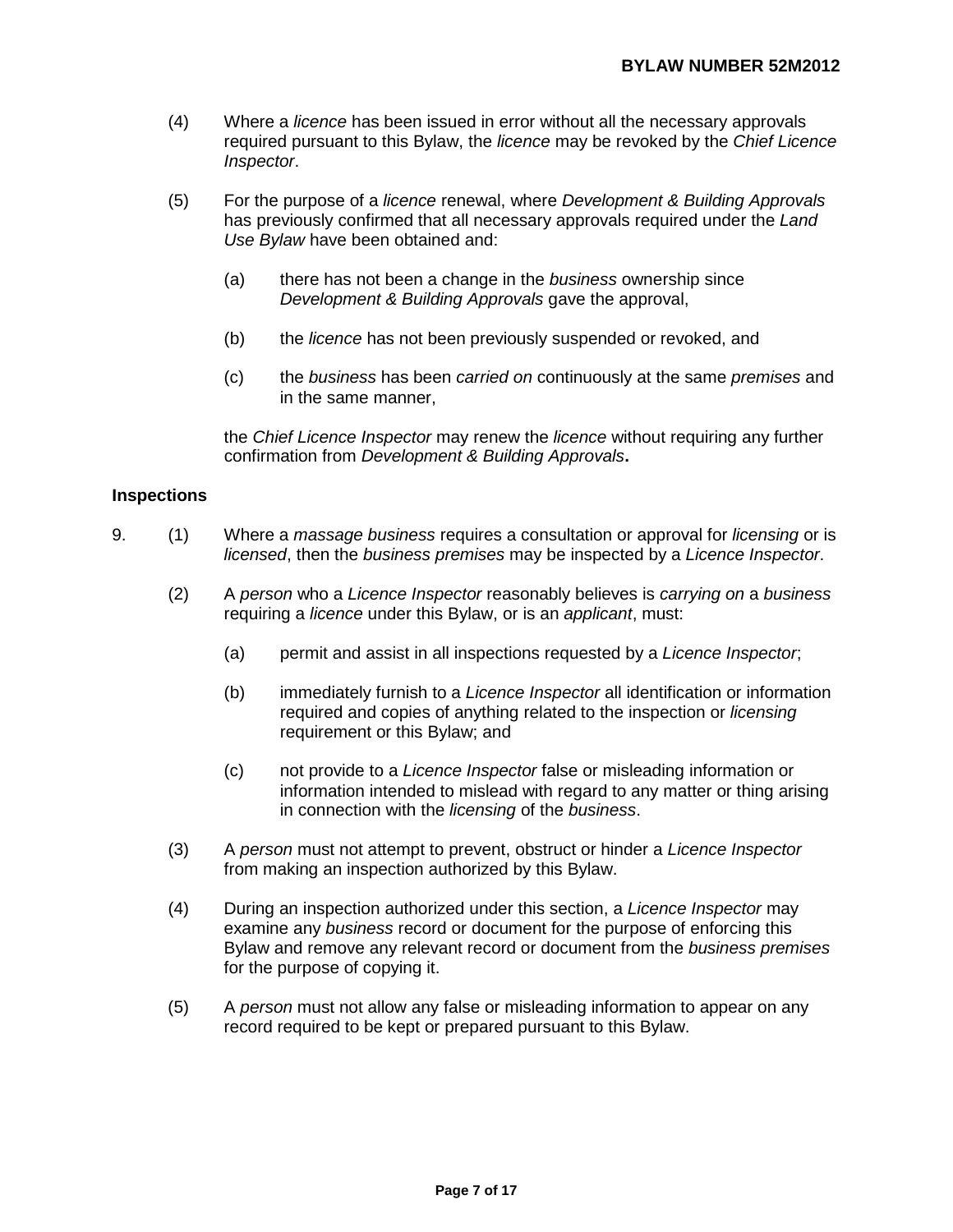## **Proof of Business**

- 10. (1) Proof of one transaction in *massage* or offer to administer a *massage* is sufficient to establish that the *business* of *massage* is being *carried on*.
	- (2) Any advertising of the *business* of *massage* referred to in this Bylaw is sufficient to establish that the *person* advertising is *carrying on* the *business of massage*.

#### **Refusal, Revocation, Suspension**

- 11. (1) Subject to an appeal to the *Licence and Community Standards Appeal Board*, if in the *Chief Licence Inspector's* opinion there are just and reasonable grounds to do so, the *Chief Licence Inspector* may:
	- (a) refuse to grant any *licence* required by this Bylaw;
	- (b) impose conditions on a *licencee* or *licence* issued pursuant to this Bylaw; or
	- (c) suspend or revoke any *licence* issued pursuant to this Bylaw.
	- (2) The *Chief Licence Inspector* may:
		- (a) convene a hearing to determine whether there are just and reasonable grounds for the refusal of an application, a revocation or a suspension of a *licence*, or for imposing conditions on the *licence* or *licencee*; or
		- (b) suspend a *licence* prior to convening a hearing to determine whether there are just and reasonable grounds for the suspension or revocation of a *licence* where, in the sole discretion of the *Chief Licence Inspector*, the safety, health or welfare of the public may be at risk if the *licence* is not suspended immediately. In the case of such suspension, the date scheduled for a hearing must be within ten days of the suspension.
	- (3) Where:
		- (i) any certificate, authority, licence or other document of qualification under this or any other Bylaw, or under any statute of Canada or the Province of Alberta; or
			- (iii) a *licencee's* membership or affiliation with an *approved association*;

is suspended, cancelled, terminated or surrendered, the *Chief Licence Inspector* must suspend any *licence* issued under this Bylaw based in whole or in part on the certificate, authority, licence or other document of qualification without convening a hearing.

(4) Upon a *licence* application being refused, a *licence* being revoked or suspended, or conditions being applied to a *licence*, the *Chief Licence Inspector* must notify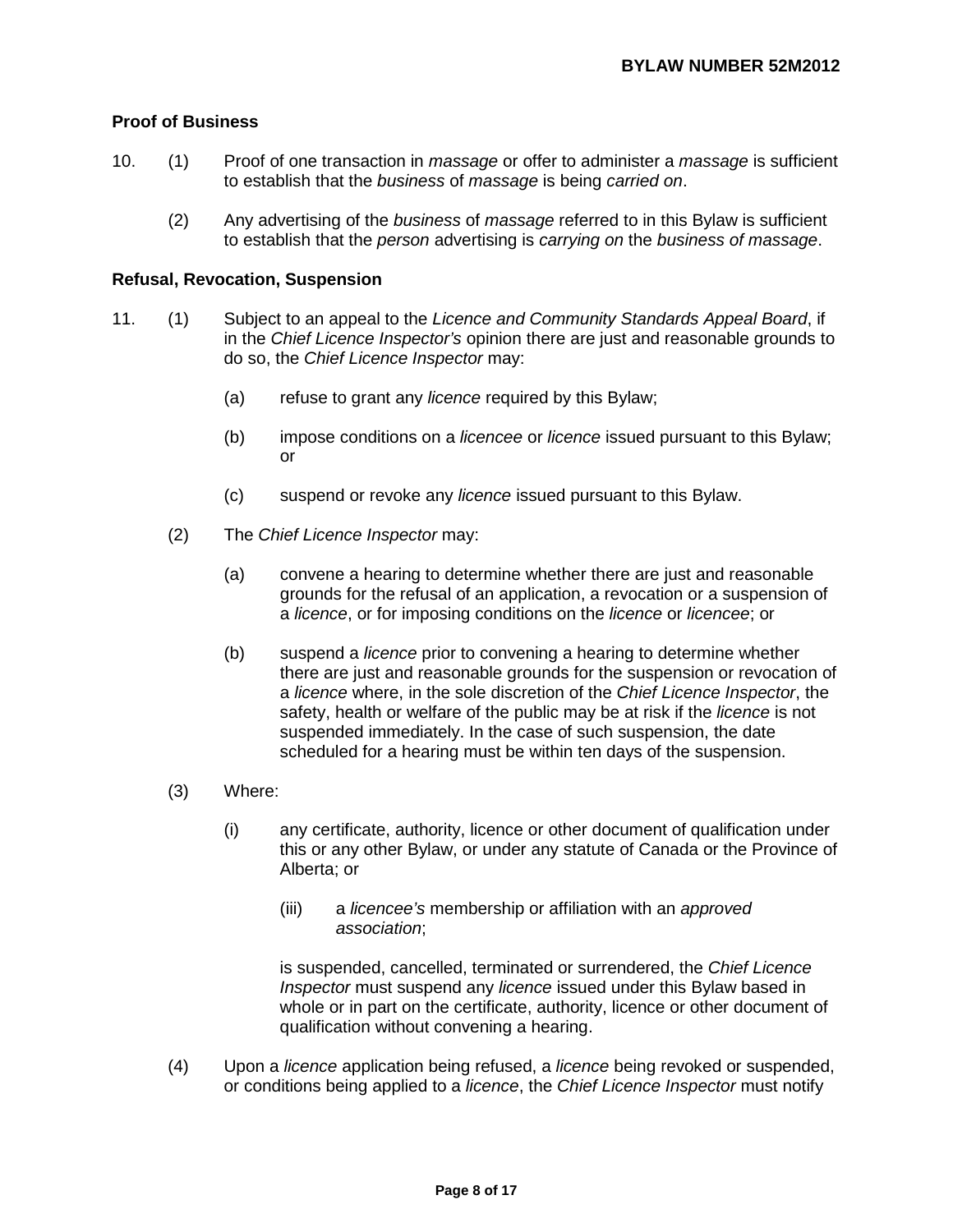the *applicant* or *licencee* of the refusal, revocation, suspension or conditions and the reasons for it:

- (a) by delivering a notice to the *applicant* or *licencee* personally; or
- (b) by mailing a registered letter to the *applicant's* or *licencee's* place of *business* or residence as shown on the *licence* or *licence* application;

and after the delivery of such notice, the *business* or occupation, as the case may be, must not be *carried* on until such time as the period of suspension ends or a new *licence* is issued to replace the *licence* which was revoked or the conditions of the *licence* are complied with.

- (5) A suspension of a *licence* issued pursuant to this Bylaw may be:
	- (a) for a period of time not exceeding the unexpired term of the *licence*; or
	- (b) where the suspension is for non-compliance with a bylaw, until the holder of the suspended *licence* has, in the opinion of the *Chief Licence Inspector*, complied with that bylaw.
- (6) A *licence* may be suspended or revoked for a non-compliance with any bylaw of the City of Calgary notwithstanding that the holder of the *licence* has not been prosecuted for a contravention of that bylaw.
- (7) The *Chief Licence Inspector*, after providing the *applicant* the opportunity for a fair hearing, may refuse to renew a *licence* if the *applicant* or a corporation named in the application has outstanding fines owing to the *City* for an offence under this Bylaw relating to the operation of the same category of *business* for which the renewal is sought.
- (8) Where the *Chief Licence Inspector* has suspended or revoked a *licence* pursuant to this Bylaw, then, unless such suspension or revocation is overturned in the whole by the *Licence and Community Standards Appeal Board*, the *licencee*  must pay a reinstatement fee as set out in Schedule "A" as a condition of any reinstatement or renewal of the *licence*, including any reinstatement on the conclusion of a suspension for a fixed term, and prior to receiving a *licence* if the *licencee* applies for a new *licence*.
- (9) Fees paid by an *applicant* pursuant to this section are non-refundable.
- (10) Where a *licence* is suspended or revoked by the *Chief Licence Inspector*, pursuant to this Bylaw, the *licencee* must surrender the *licence* to the *Chief Licence Inspector* immediately.
- (11) A *person* must not *carry on* the *business* of *massage practitioner*, *massage centre* or *massage office* while that *person's licence* is suspended.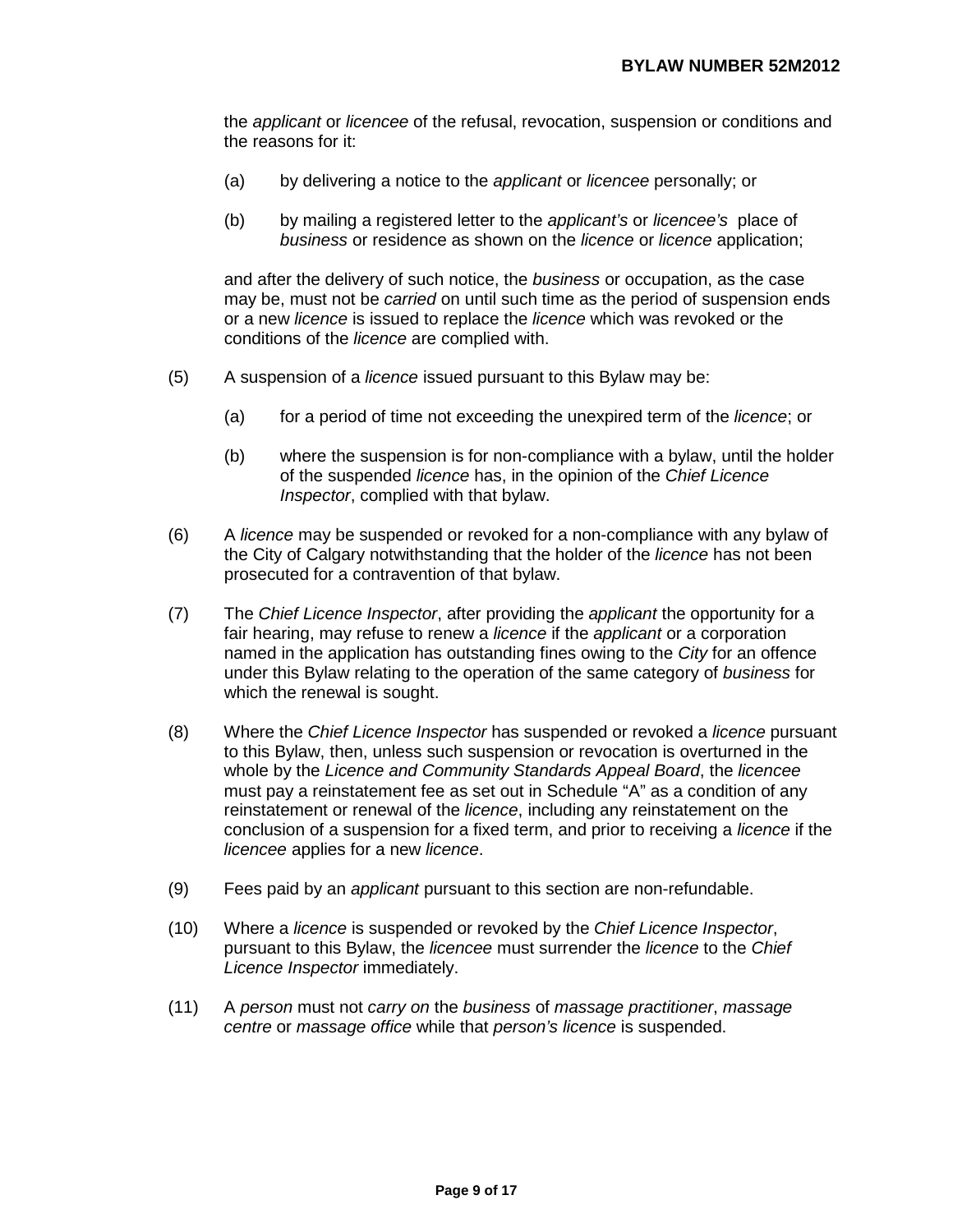## **Appeal**

- 12. (1) The provisions of the Licence and Community Standards Appeal Board Bylaw 48M2007 apply to an appeal of a decision of the *Chief Licence Inspector* to refuse, suspend or revoke or attach conditions to a *licence.* 
	- (2) Where a *licencee* has given notice of an intention to appeal the revocation, suspension or condition of a *licence*, the *Chief Licence Inspector* may, in the *Chief Licence Inspector's* sole discretion, stay the revocation, suspension or condition pending the hearing of the appeal if the continued operation of the *business* does not create a danger to the safety, health or welfare of the public.
	- (3) All notices of appeal must be accompanied by a notice of appeal deposit in the amount specified in the Licence and Community Standards Appeal Board Bylaw.

### **Licence Identification**

- 13. (1) A *licence* must be issued by the *City* on a form bearing the identification of the *City* and all *licences* issued pursuant to this Bylaw are and will remain the property of the *City.* 
	- (2) A *licence* must bear on its face the date on which it is issued and the date on which the *licence* will expire.
	- (3) In addition to the *licence* issued pursuant to subsection (1), the *Chief Licence Inspector* may issue additional identification to a *licencee*.
	- (4) A *licencee* who holds a *licence* which applies to a specific *premises* must keep it posted in public view in the *licensed premises*.
	- (5) A *licencee* who does not *carry on business* at specific *premises* must carry or have immediately available, the *licence* and must, upon request, immediately produce the *licence* to a *Licence Inspector*, or any *person* with whom they are *carrying on business*.
	- (6) A *person* must not reproduce, alter, or deface a *licence*.
	- (7) A *licencee* may obtain a replacement *licence* for a *licence* that has been lost or destroyed by paying to the *City* the replacement *licence fee* set out in Schedule "A".
	- (8) A *person* must not be in possession of:
		- (i) a reproduction of a *business licence*;
		- (ii) an altered *business licence*; or
		- (iii) a *business licence* that has been defaced.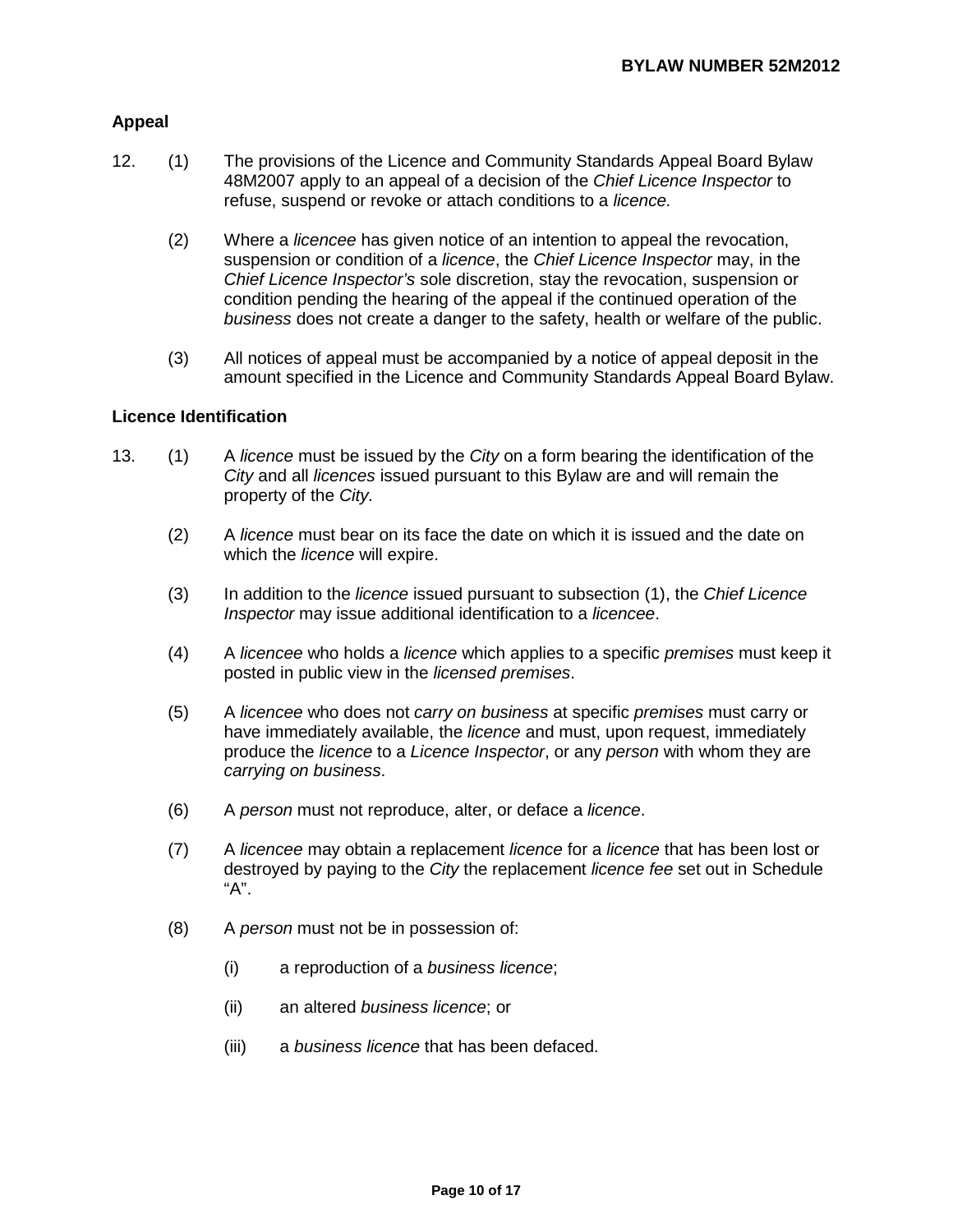## **Transfer of Licences**

14. A *licence* is not transferable from one *person* to another or from one *person's business premises* to another.

### **Corporate Licencees**

- 15. (1) For the purposes of this Bylaw,
	- (a) control of a corporation means holding at least 50% of the voting shares issued by that corporation; and
	- (b) a change in control of a corporation means:
		- (i) a change in the ownership of at least 50% of the voting shares issued by that corporation; or
		- (ii) a change to at least 50% of the directors of the corporation.
	- (2) If there is a change in control of a corporation which holds a *licence* issued pursuant to this Bylaw,
		- (a) the corporate licencee must notify the *Chief Licence Inspector* of the change of control; and
		- (b) any *licence* issued pursuant to this Bylaw that is held by the corporation is cancelled.

# **PART II**

# **RESPONSIBILITIES OF LICENCEE**

### **General**

- 16. (1) A *licencee* must maintain, on a continuous basis, the standards and requirements necessary to obtain a *licence* or any standards that are imposed by bylaw after the *licence* is issued.
	- (2) When the information required to be provided to the *Chief Licence Inspector*  becomes inaccurate, updated and accurate information must be promptly provided by the *licencee* to the *Chief Licence Inspector.*
	- (3) If a *massage practitioner's* membership or affiliation with an *approved association* is suspended, cancelled, terminated or suspended, the *massage practitioner* must promptly inform the *Chief Licence Inspector*.

### **Massage Centres**

17. (1) In this section, "*business operator*" means the *natural person* having care and control of the *premises* at which the *business* is *carried on*.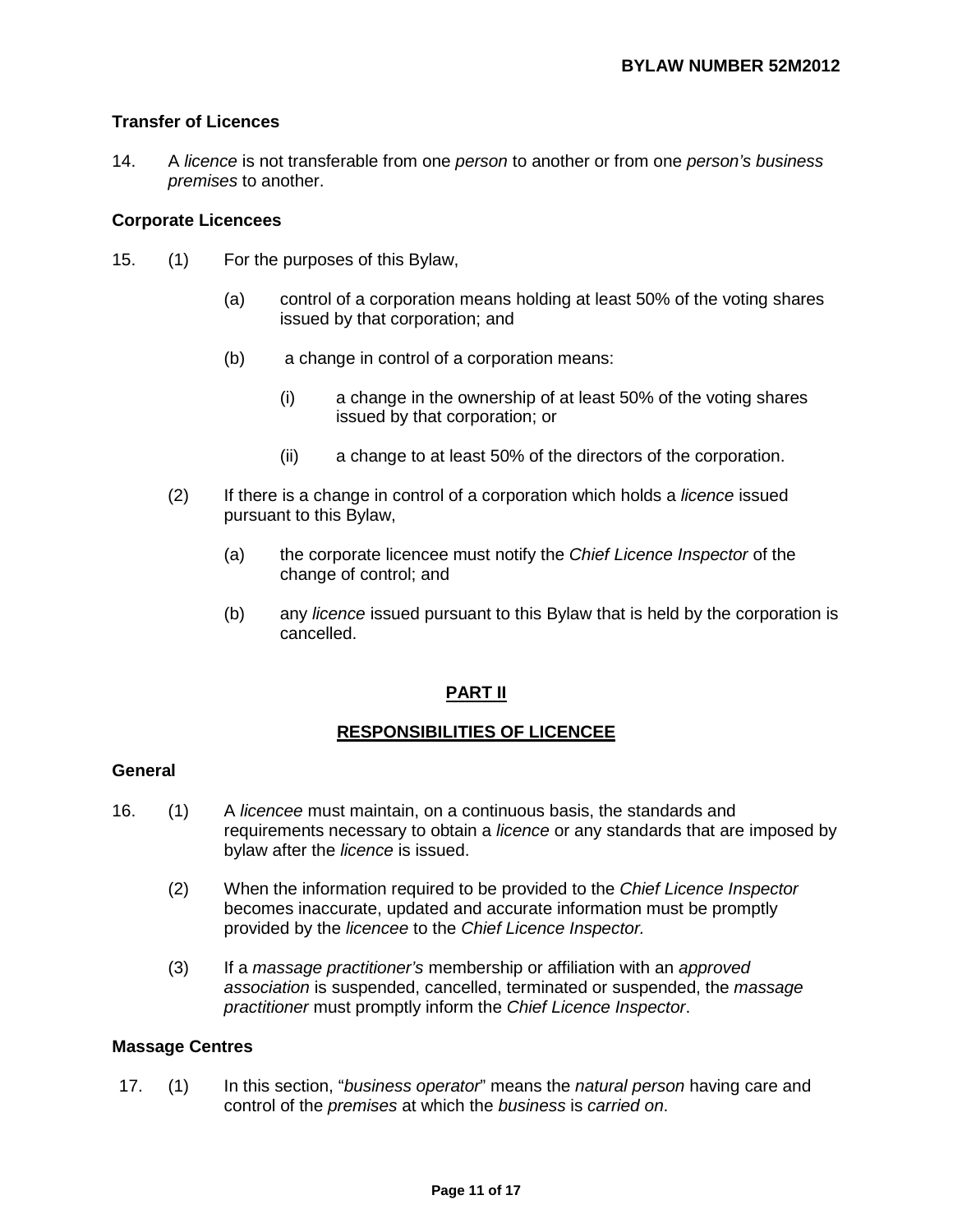- (2) The:
	- (i) holder of a *massage centre licence*, and
	- (ii) the *business operator* of the *massage centre*

are responsible for the acts of the *employees* of and persons having an *employment affiliation* with the *licencee* in the *carrying on* of the *business* in the same manner and to the same extent as though the acts were done by the *licencee* or the *business operator*.

### Employee Lists

- (3) Every *person carrying on* the *business* of a *massage centre* must keep on the *premises* an accurate and current list of all *persons employed* in the *massage centre* as *massage practitioners* with an *employment affiliation* to the *massage centre*, and the record must contain the following information:
	- (a) the true full name of each *employee*; and
	- (b) the *business licence* number as it appears on the *licence* of each *massage practitioner*.

## **Employment Affiliation**

- 18. (1) A *massage practitioner* must maintain an *employment affiliation* with at least one *massage centre*, *massage office* or *body rub centre*.
	- (2) A *massage practitioner* may have more than one *employment affiliation.*
	- (3) A *person* who *carries on* the *business* of a *massage centre* must only enter into an *employment affiliation* with a *licensed massage practitioner*.
	- (4) The holder of a *massage office licence* must not have any *employees* other than the *licencee*.
	- (5) Notwithstanding subsection (4), if the holder of a *massage office licence* is a corporation, the *massage office* may only employ the *natural person* who controls the corporation.

### **Advertising**

- 19. (1) A *person* must not advertise or arrange for any form of advertising that includes the word *massage* or that suggests to the prospective client that the service of *massage* may be provided, unless *licensed* under this Bylaw, with the exception of a *person* who is exempted from the requirement for a *licence* under section 3(3) of this Bylaw.
	- (2) A *licencee* who advertises or causes advertising to be placed, or distributed, respecting the *licencee* or the services offered by the *licencee*, must include in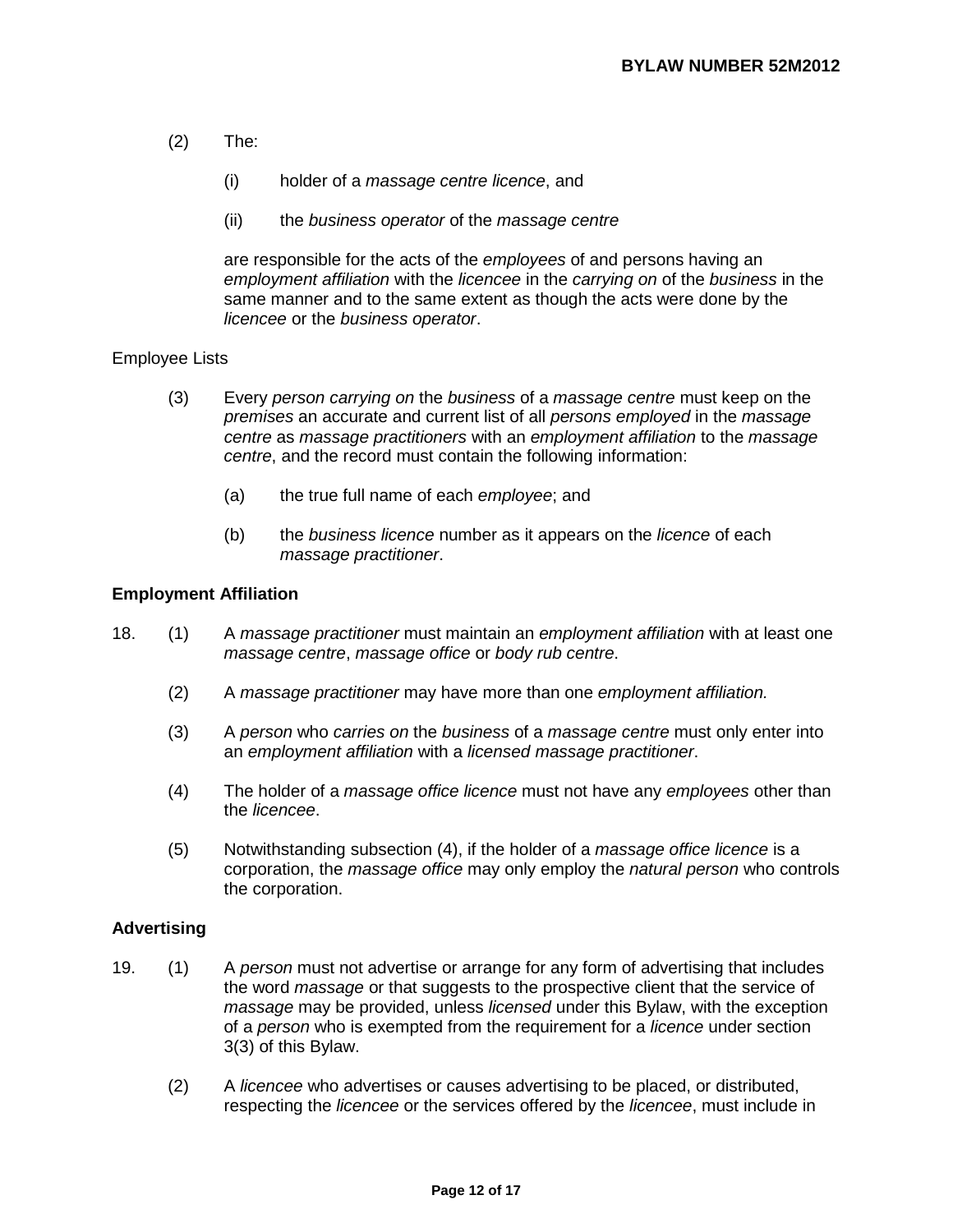the advertisement, in a readable manner, the valid *business licence* number of each *licencee* referenced in the advertisement.

## **Location of Work**

- 20. (1) A *massage practitioner licencee* who maintains an *employment affiliation* with a *massage centre* or *body rub centre* may perform *massages* at locations other than the *massage centre* or *body rub centre*.
	- (2) *Massages* must not be performed at a *massage office*.

### **Restricted Activities**

- 21. (1) A *licencee* under this Bylaw must not permit an *unlicensed person* to perform, contract to perform, or observe a *massage* being conducted.
	- (2) Notwithstanding subsection (1), any Provincially licensed school offering a program in *massage* may, as part of that program, allow a registered student to observe and perform a *massage* in the presence of an instructor.

### **PART III**

## **OFFENCES AND PENALTIES**

#### **Offences**

- 22. Any *person* who contravenes any provision of this Bylaw by:
	- (a) doing any act or thing which the *person* is prohibited from doing, or
	- (b) failing to do any act or thing the *person* is required to do,

is guilty of an offence.

#### **Violation Ticket**

- 23. (1) Where a *Licence Inspector* reasonably believes that a *person* has contravened any provision of this Bylaw, the *Licence Inspector* may commence proceedings against the *person* by issuing a violation ticket pursuant to Part 2 of the *Provincial Offences Procedure Act*, allowing for the voluntary payment in the amount of the specified penalty as provided in this Bylaw in respect of the said offence.
	- (2) This section does not prevent any *Licence Inspector* from issuing a violation ticket requiring a court appearance of the defendant, pursuant to the provisions of the *Provincial Offences Procedure Act*, or from laying an information in lieu of issuing a violation ticket.

## **Penalties**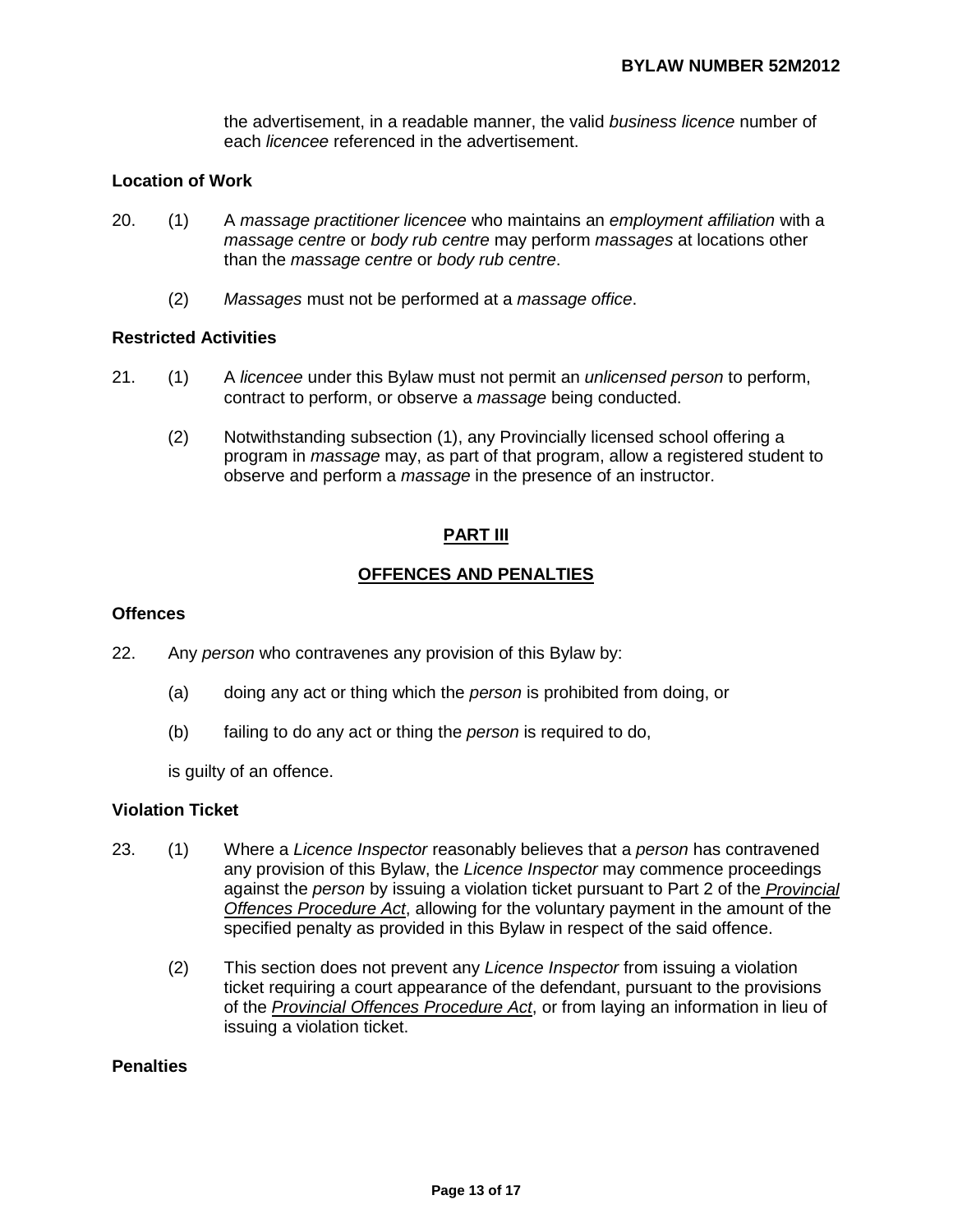- 24. (1) Every *person* who is convicted of an offence pursuant to this Bylaw is subject to one of the following penalties:
	- (a) a fine amount of not more than \$10,000.00;
	- (b) imprisonment for not more than 1 year;
	- $(c)$  both  $(a)$  and  $(b)$ .
	- (2) The specified penalty on conviction of an offence pursuant to this Bylaw is the fine amount set out in Schedule "B" in respect of the offence.
	- (3) The minimum penalty on conviction of an offence pursuant to this Bylaw is the fine amount set out in Schedule "B" in respect of the offence.
	- (4) Despite subsection (2) and subsection (3), a *person* who is convicted for a second offence of the same provision within a 12 month period is liable on conviction:
		- (a) for twice the fine amount of the specified penalty set out in Schedule "B"; or
		- (b) for twice the fine amount of the minimum penalty set out in Schedule "B".
	- (5) Despite subsection (2) and subsection (3), a *person* who is convicted for a third offence of the same provision within a 12 month period is liable on conviction:
		- (a) for three times the fine amount of the specified penalty set out in Schedule "B";
		- (b) for three times the fine amount of the minimum penalty set out in Schedule "B".
	- (6) On conviction of an offence that is of a continuing nature, the penalty is the fine amount set out in Schedule "B" of this Bylaw in respect of the offence for each day, or part of a day, that the offence continues.

## **PART IV**

### **MISCELLANEOUS**

### **Consequential Amendments**

- 25. (1) Section 3 of Bylaw 71M2011 is deleted.
	- (2) Section 3 of Bylaw 72M2011 is deleted.

#### **Repeal**

26. (1) Bylaw 51M97, the Massage Licence Bylaw, is repealed.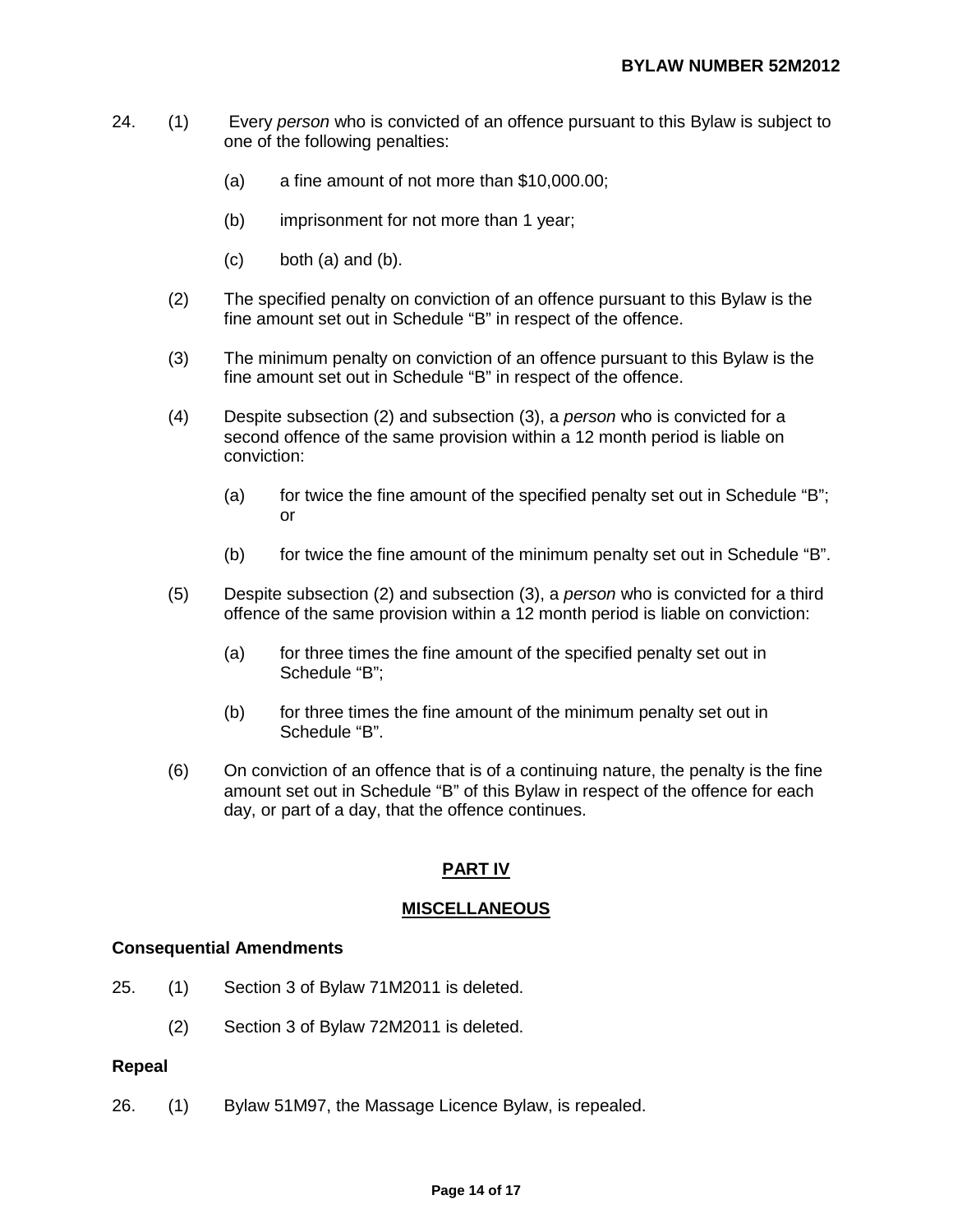$(2)$ Notwithstanding subsection (1), any licence issued pursuant to Bylaw 51M97 is deemed to be a licence issued pursuant to this Bylaw and remains in effect until the date of expiry printed on the licence.

#### **Commencement of Bylaw**

27. This Bylaw comes into force on January 1st, 2013.

READ A FIRST TIME THIS 17TH DAY OF DECEMBER, 2012.

READ A SECOND TIME THIS 17TH DAY OF DECEMBER, 2012.

READ A THIRD TIME THIS 17TH DAY OF DECEMBER, 2012.

SIGNED THIS 17<sup>TH</sup> DAY OF DECEMBER, 2012.

 $\sum_{i=1}^{n}$ suser **CITY CLERK** 

SIGNED THIS 17TH DAY OF DECEMBER, 2012.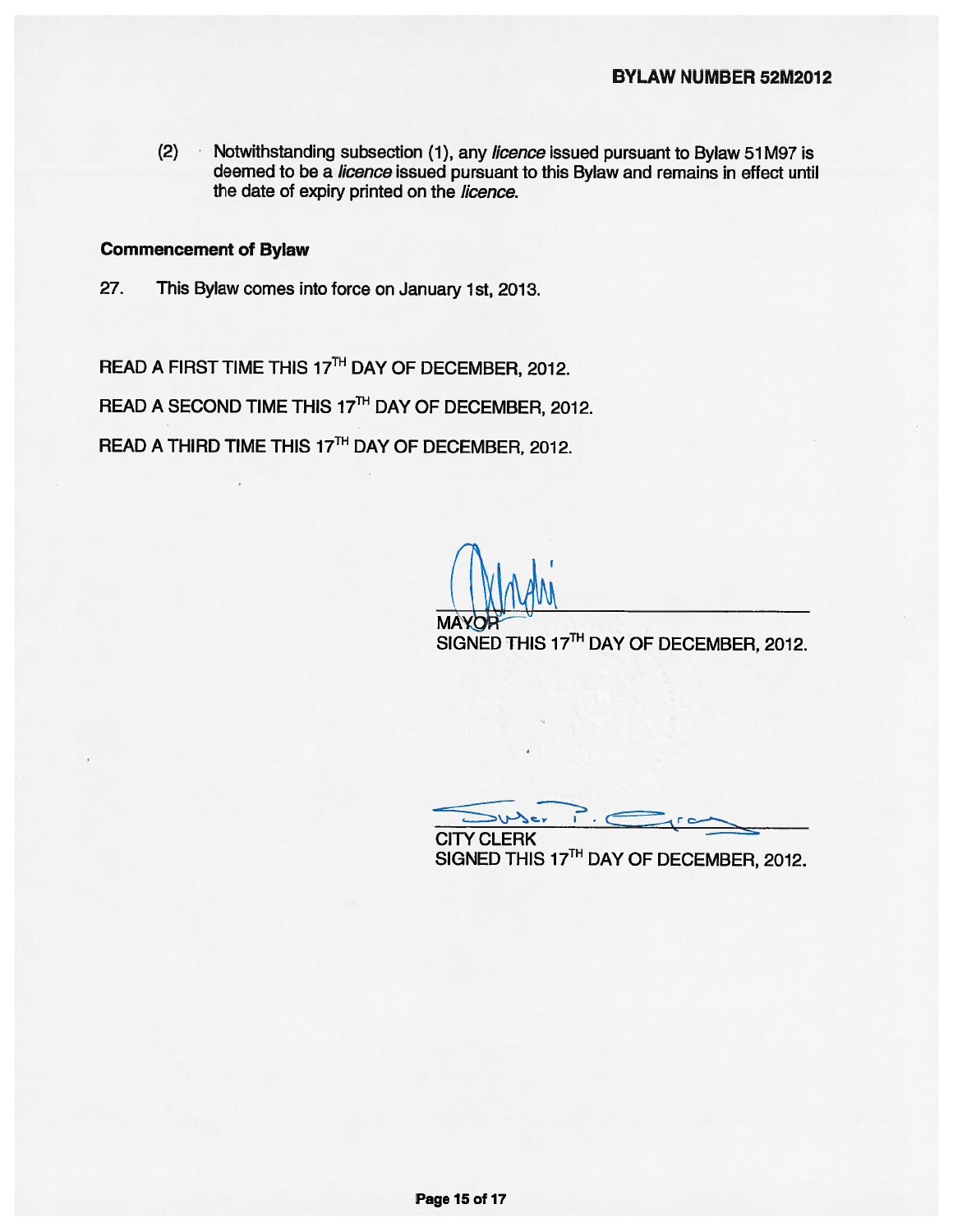# **SCHEDULE "A"**

# **Licence Fees**

| <b>Business</b>         | <b>Consultation or Approval</b> | <b>New Application</b><br>Fee |          | <b>Renewal Fee</b> |          |
|-------------------------|---------------------------------|-------------------------------|----------|--------------------|----------|
|                         |                                 | 2013                          | 2014     | 2013               | 2014     |
| Massage Centre          | Fire<br>Planning<br>Police      | \$161.00                      | \$170.00 | \$123.00           | \$130.00 |
| Massage Office          | Planning<br>Police              | \$161.00                      | \$170.00 | \$123.00           | \$130.00 |
| Massage<br>Practitioner | Police                          | \$161.00                      | \$170.00 | \$123.00           | \$130.00 |

# **Other Fees**

| <b>Section</b> | <u>Fee</u>                                                                            | 2013      | 2014      |
|----------------|---------------------------------------------------------------------------------------|-----------|-----------|
| 5(6)           | Amendment Fee                                                                         | \$30.00   | \$32.00   |
| 11(8)          | <b>Reinstatement Fee</b>                                                              | \$1104.00 | \$1165.00 |
| 11(8)          | Reinstatement Fee if licence was suspended or<br>revoked pursuant to subsection 11(3) | \$331.00  | \$349.00  |
| 13(7)          | <b>Replacement Licence</b>                                                            | \$30.00   | \$32.00   |